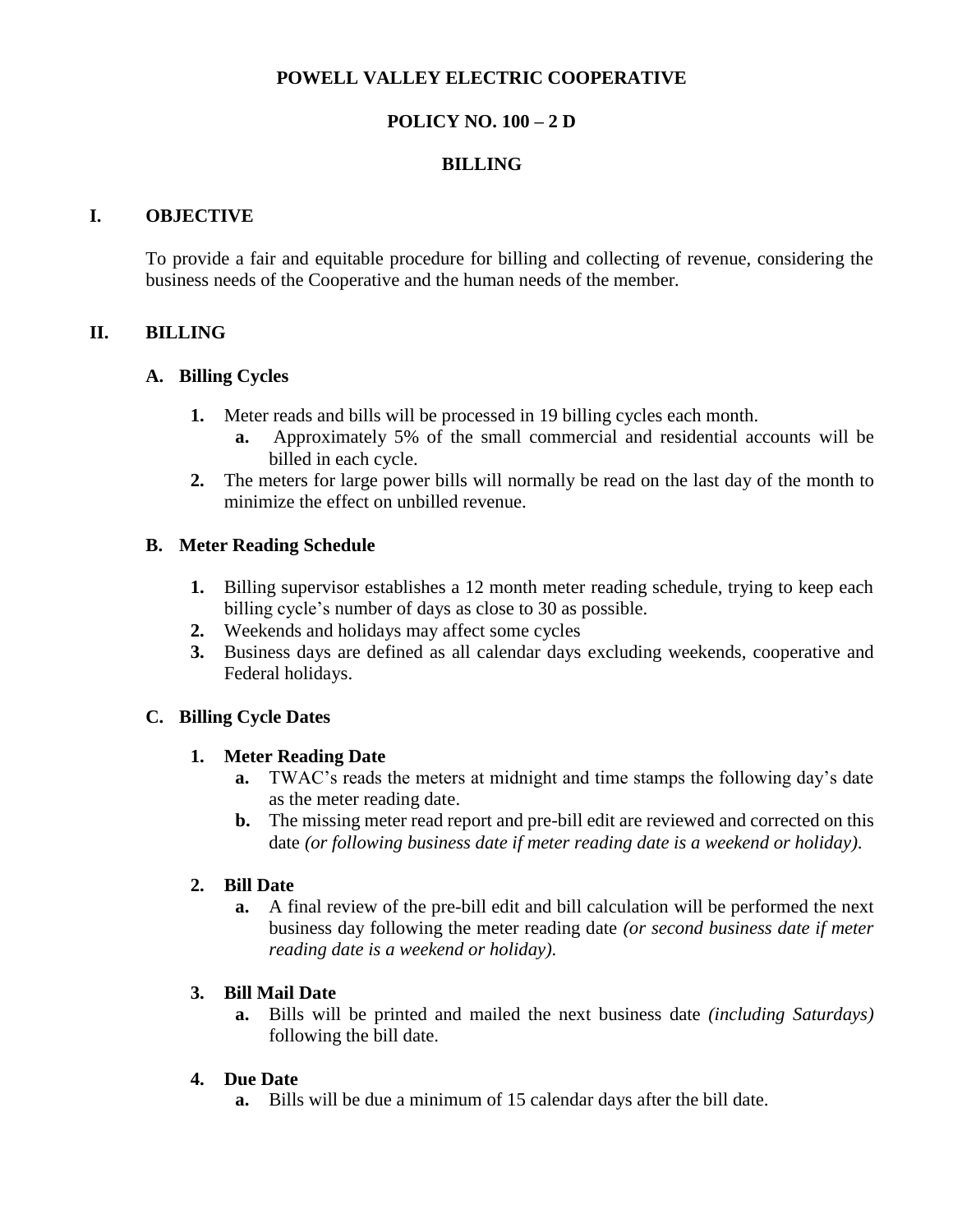## **5. Bank Draft Date**

- **a.** Bank drafts for applicable customers is the due date *(or following business date if due date falls on a holiday or weekend)*.
- **b.** The bank draft file is sent to the bank the last business day preceding the due date to allow bank processing on the due date *(or following business date if due date falls on a holiday or weekend).*

## **6. Credit Card Draft Date**

**a.** Credit card drafts for applicable customers is the same day as the due date *(or following business date if due date falls on a holiday or weekend)*.

## **7. Penalty Date**

- **a.** The penalty date shall be *2 business days after the due date*
	- **1)** This allows ample time for processing mail and bank payments "in transit".
- **b.** A late payment penalty of 1½ percent of the *unpaid* balance *(or levelized amount if applicable)* shall be assessed on the penalty date.

## **8. Disconnect Dates**

- **a. Preliminary** *(Day 1)*
	- **1)** Preliminary disconnect date is 2 business days before the following month's meter reading date.
	- **2)** This disconnect date is noted on the consumer's bill.
	- **3)** If not paid by 4:00 pm, a disconnect processing fee will be added.
	- **4)** The potential cut-off list is forwarded to SCADA personnel.
	- **5)** SCADA personnel make courtesy calls to customers informing them that payment must be received by noon the following business day to avoid disconnection.

## **b. Interim – Grace Period** *(Day 2)*

- **1)** If not paid by 4:00 pm the business day following the preliminary disconnect date, cut-off orders are prepared.
- **2)** SCADA personnel will attempt a second courtesy call to customers not contacted during the first courtesy call informing them that payment must be received by 8:00 am the following business day to avoid disconnection.

# **c. Final** *(Day 3)*

**1)** Serviceman begins working disconnects at 8:00 am the next business day following the interim grace period.

## **9. New Connects**

**a.** New accounts connected within 7 days prior to the next billing cycle will be billed in the next month's billing cycle.